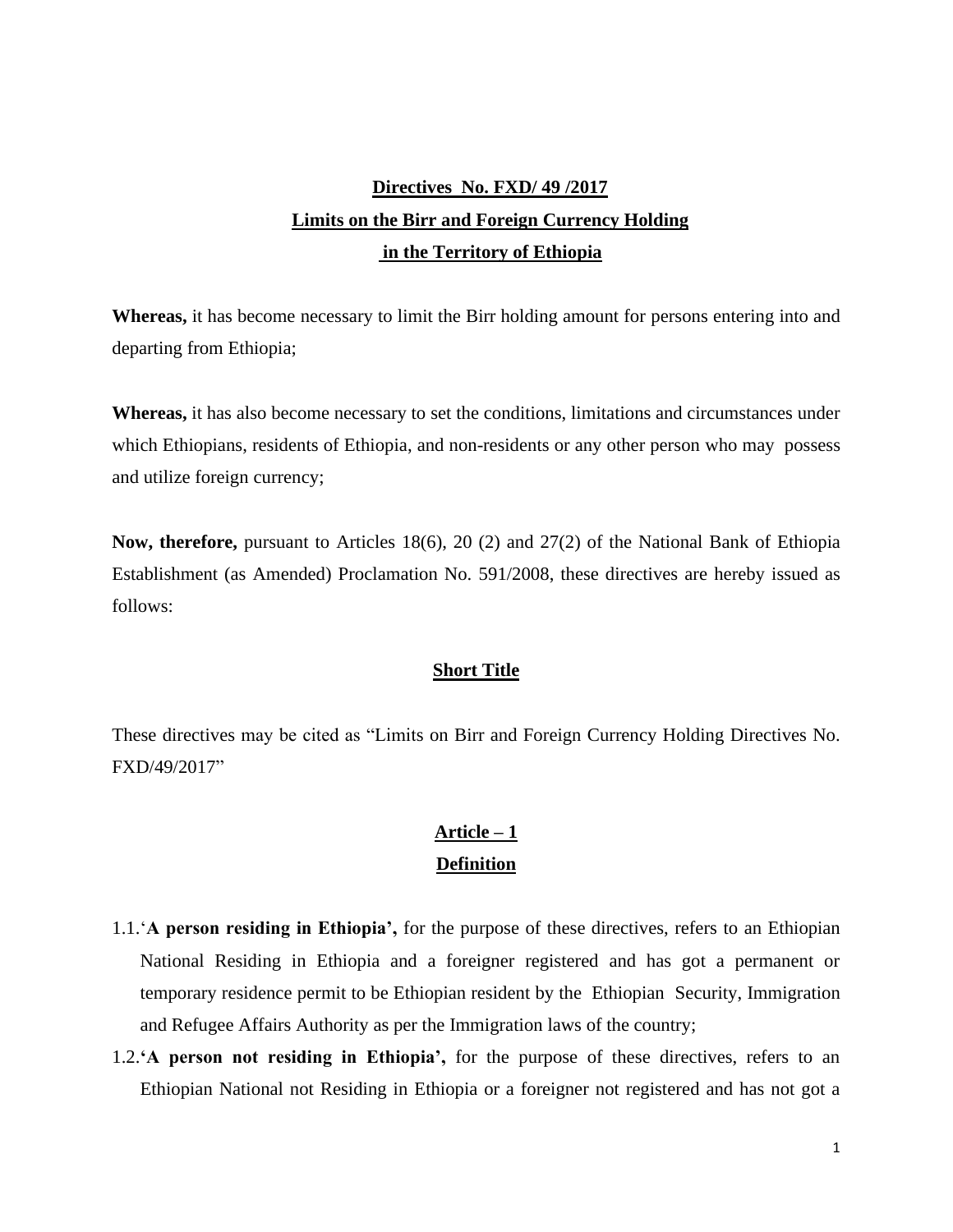permanent or temporary residence permit to reside in Ethiopia by the Ethiopian Security, Immigration and Refugee Affairs Authority as per the Immigration laws of the country;

- 1.3. **'Territory of Ethiopia'** refers to the territory of the Federal Democratic Republic of Ethiopia;
- 1.4.**'Travel Document'** means any passport or other travel document, issued by the Federal Democratic Republic of Ethiopia Ministry of Foreign Affairs or the Security, Immigration and Refugee Affairs Authority or by foreign state recognized by the Government of Ethiopia or international or Regional organization, bearing the identity and nationality of the holder;

# **Article - 2 Persons Departing from Ethiopia Birr Holding Limit**

The Birr holding limit for:

- 2.1. A person Entering into and departing from Ethiopia may hold up to a maximum of Birr 1,000.00 (Birr One Thousand) per travel to and from Ethiopia;
- 2.2.Notwithstanding the limit set under sub-article 2.1 of this article, a person travelling to Djibouti may hold up to a maximum amount of Birr 4,000 (Birr Four Thousand) per travel;

# **Article - 3 Foreign Currency Holding Time Limits**

No person residing in Ethiopia is allowed to hold foreign currency for more than 30 (Thirty) days since the date of acquisition and/ or declaration of the foreign currency.

# **Article – 4 Customs Declaration and Conversion of Foreign Currency**

#### **4.1. Customs Declaration of Foreign Currency**

a) Any person residing in Ethiopia entering into the country from abroad carrying foreign currency exceeding USD 1000 or equivalent in any other convertible foreign currency shall declare by using foreign currency Customs Declaration Form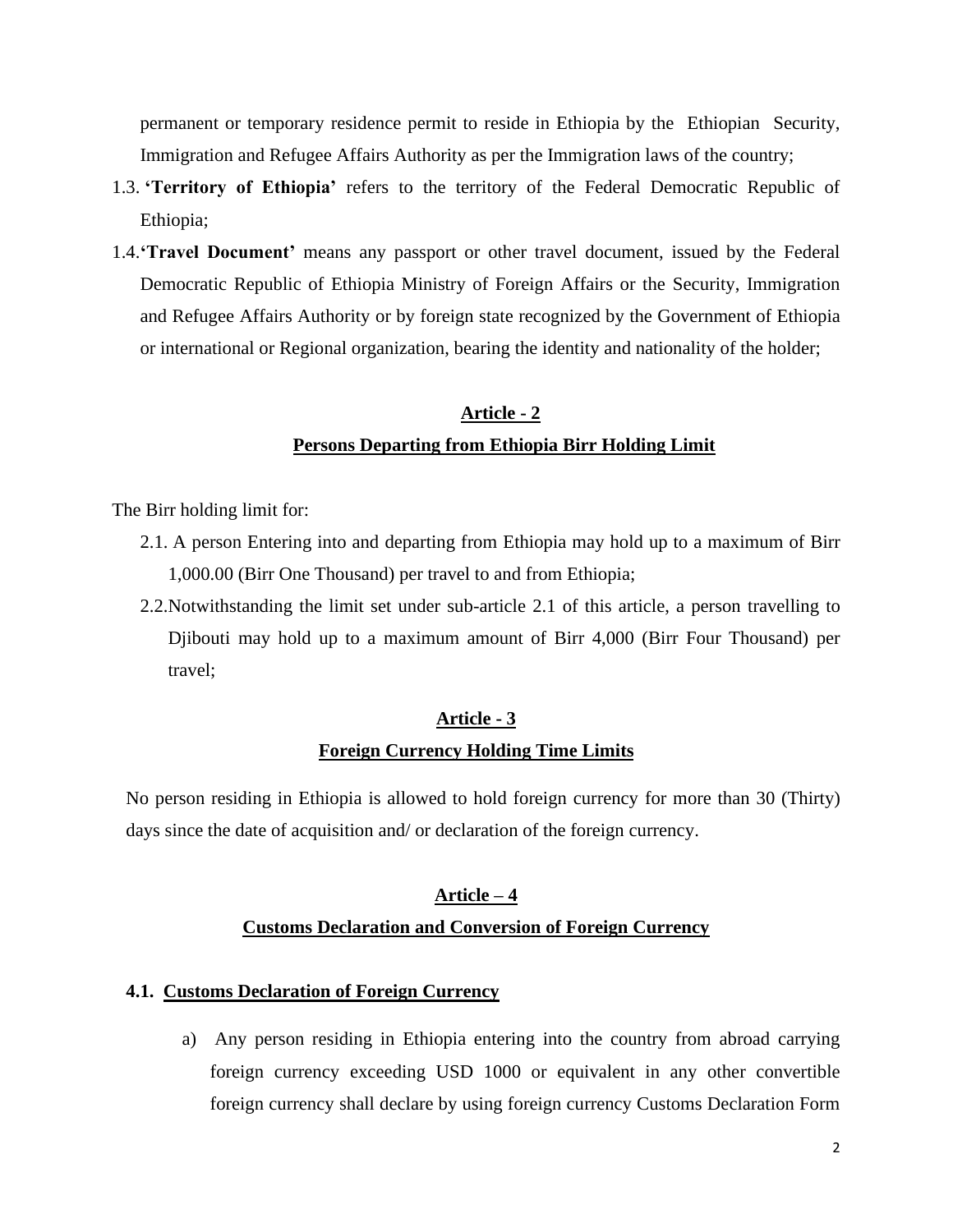prepared for this purpose on arrival at Airport or any other entry point in to the country.

b) Any person not residing in Ethiopia who enters into the country carrying foreign currency **exceeding USD 3,000** or equivalent in any other convertible foreign currency shall declare the foreign currency in his possession by using foreign currency Customs Declaration Form prepared for this purpose on arrival at Airport or any other entry point in to the country.

#### **4.2. Conversion of Foreign Currency**

- a) Any person residing in Ethiopia, entering into the country carrying foreign currency amount exceeding USD 1000 or equivalent in any other convertible foreign currency, shall convert, through an authorized forex bureau all foreign currencies in his possession against payment to him of the equivalent sum in **Birr within 30 days** from the date of acquisition and/or declaration of the foreign currency.
- b) Any person residing in Ethiopia entering into the country carrying foreign currency amount of less than USD 1000 or equivalent in any other convertible foreign currency and who can produce valid travel documents may hold such foreign currency for a maximum of 30 days from the date of acquisition of the foreign currency.
	- c) Any person not residing in Ethiopia may hold the foreign currency in his possession up to the visa validity period.

#### **4.3. Permissible amount of foreign currency for travel abroad**

- 4.3.1. Any person residing in Ethiopia is allowed to carry with him foreign currency for which he can produce a bank advice or a foreign currency customs declaration for a period not exceeding 30 days from the date of acquisition and/or declaration of the foreign currency.
- 4.3.2. Any person not residing in Ethiopian who is travelling abroad and carry with him foreign currency exceeding USD3,000 or the equivalent in other convertible foreign currency is required to produce a bank advice or a foreign currency customs declaration declared at the entry point.